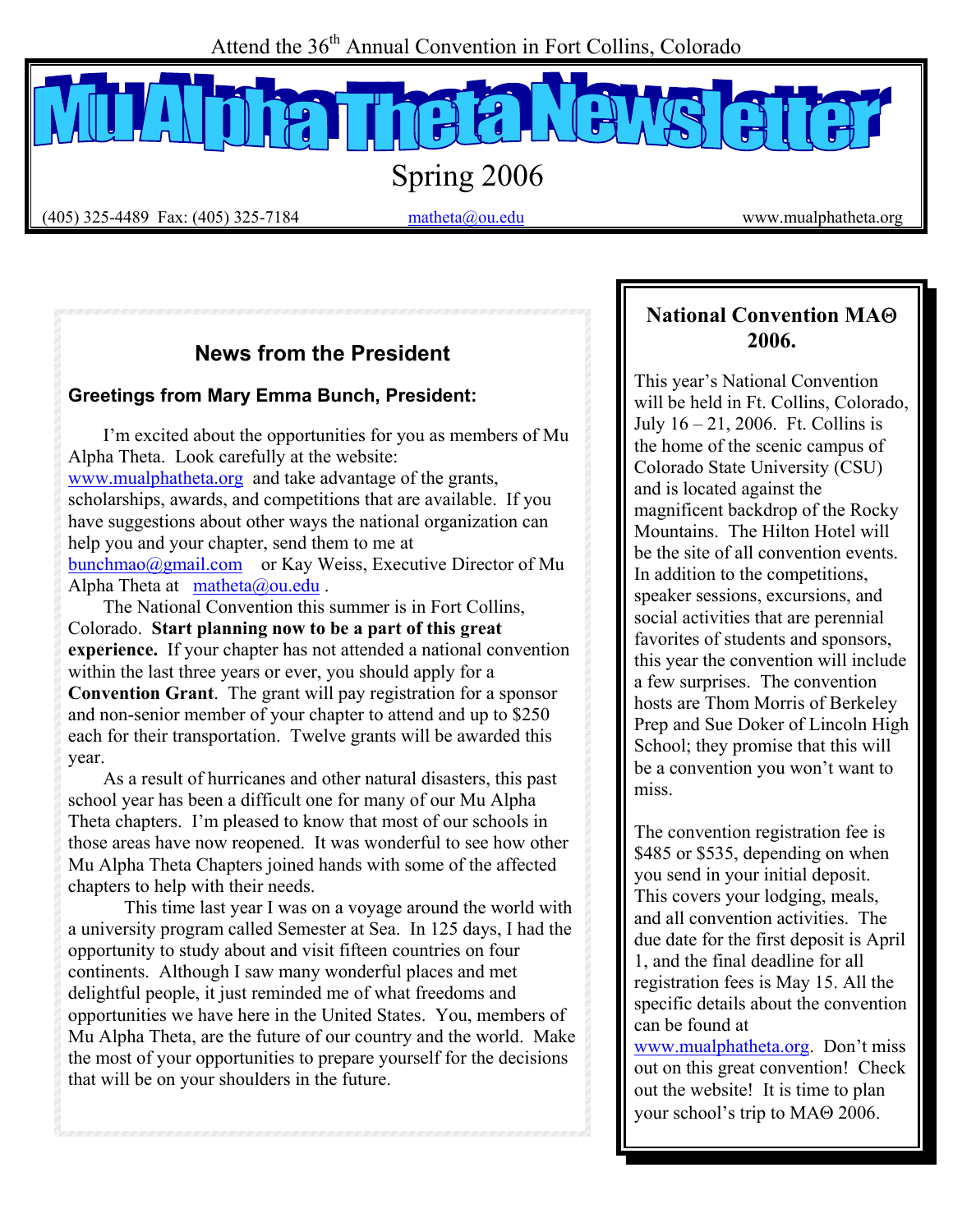#### **National Office News from Kay:**

 March through June 15 is the busiest time of the year at the National Office. We will enroll over 20,000 new members during that time; send out over 8000 honor cords and many t-shirts, pins, buttons, and other items. It is also a time when teachers are stressed and very busy. (As if there is a time when this is not true!) When possible, please try to give us a couple of weeks to fill your order, if you are sending it out by snail mail with a check. However, we encourage all sponsors to use our Online System for ordering instead. Orders go from your computer to ours and your certificates are printed and all materials ordered can be sent out that day. You may use the check number as a purchase order number, if the amount of the check matches your order amount. That way, your materials are out the door while the check is on its way to us instead of you having to wait. You may also use a purchase order number or a credit card. If you don't know your chapter ID number or password, just email Kay at the office or give a call. matheata@ou.edu or 405-325-4489. Instructions are available online, or I can email them to you.

 Remember to look over all our merchandise for your members. One popular item is our small seal of the Mu Alpha Theta symbol to put on your student's diploma. These sell for 6 cents each.

 Remember, honor cords are no longer sold at the bundle price. All cords are \$5 each and the money goes into the Educational Foundation to support scholarships, grants, prizes, and our National Convention. If you order a bundle by mistake, we will send 20 cords for your \$100.

We have added a new member to our staff. Tara Nixon has joined us as our Administrative Assistant. While it will take a bit of time for her to learn all the ins and outs of Mu Alpha Theta, I have great confidence that she can help with any of your needs. Shayna Grove and Rachel Conlon continue as our student helpers. Rachel has been accepted to graduate school in Canada next fall, and we will miss her. Both of our student helpers were former Mu Alpha Theta members. Shay will be completing her degree in Mathematics in May, 2007. Gavin Nipper is rejoining the staff as our "IT Guy".

 National Convention in Ft. Collins, CO. The office is usually open from 9:00 am to 6:00 pm Central time, Monday through Friday. We will be closed from July 14 – July 24 for the

l,

#### **National Officers:** President: **Mary Emma Bunch** 713 Hardwicke Drive Knoxville, TN 37923 bunchmao@gmail.com Past-President **Susan Hiller** Vero Beach HS Vero Beach, FL 32960 susiehiller@bellsouth.net Secretary-Treasurer: **Paul Goodey**  University of Oklahoma Norman, OK 73019 pgoodey@mathou.edu Governor Region I: **Tom Tosch** Mount Rainer High School Des Moines, WA 98198 tomtosch@wamath.net Governor Region II: **Mattie White** 6943 Colquitt Road Keithville, LA 71047 white\_math@bellsouth.net Governor Region III: **Susan Doker** Lincoln High School Tallahassee, FL 32311 DokerS@mail.leon.k12.fl.us Governor Region: IV: **Carol Botzner**  Lakota West HS West Chester, OH 45069 elizabeth.botzner@lakotaonline.com MAA Representative: **Steve Dunbar**  University of Nebraska Lincoln, NE 68588 sdunbar1@unl.edu NCTM Representative: **Dr.Irina E. Lyublinskaya** College of Staten Island Staten Island, NY 31014 http://discovery.csi.cunny.edu SIAM Representative: **Terry Herdman**  ICAM 0531 Blacksburg, VA 24061 herd88@vt.edu AMATYC Representative: **Rob Farinelli** College of Southern Maryland 8730 Mitchell Road La Plata, MD 20646 rfarinelli@csmd.edu Executive Director: **Kay Weiss**  University of Oklahoma Norman, OK 73019 matheta@ou.edu **National Student Officers:** President: **Cristina Munoz**  Fort Myers High Fort Myers, FL JTCMunoz@aol.com Vice-President: **Tyler McKay**  Thomas Jefferson High Auburn, WA tmckay8@comcast.net Secretary/Treasurer: **Stephen Repar**  Lafayette High School Lafayette, LA thegrimrepar@gmail.com Parliamentarian: **Matt Sunderland** Hunter College HS New York, NY gatewaycat@gmail.com: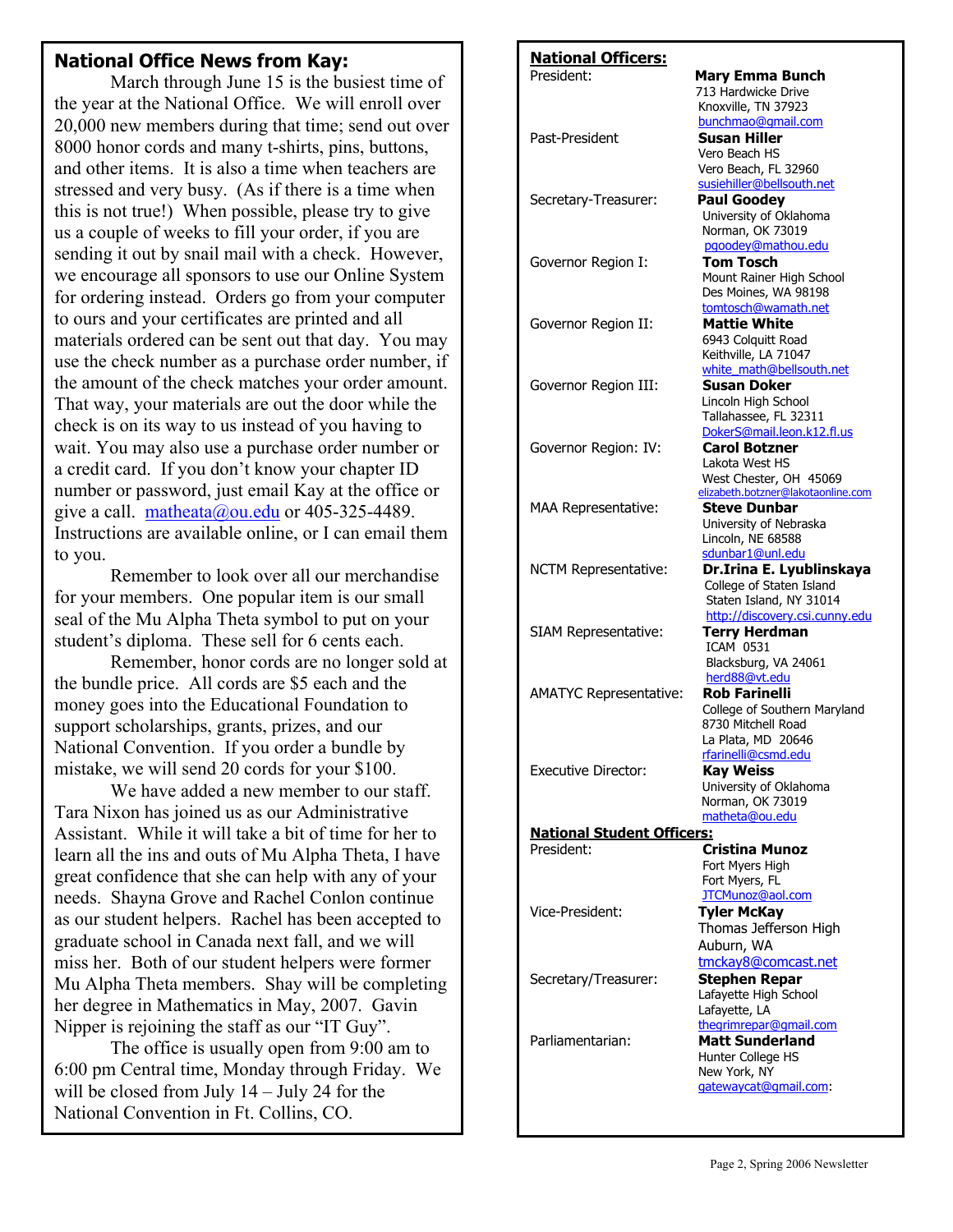#### **GOODBYE, IRINA. WE WILL MISS YOU!**

In April, Dr. Irina Lyublinskaya will end her term as our NCTM Representative. Irina has been a huge asset to Mu Alpha Theta during her three year term on our Governing Council. As a sponsor of the Mu Alpha Theta chapter at the Peddie School, she shared some great ideas for chapter activities. She was a Keynote Speaker to the Atlanta National Convention, gave a number of very popular Speaker Session talks at other conventions, was the motivation behind our sponsorship of the Mu Alpha Theta Award at Science Fairs around the world, served as a judge at last year's International Science Fair, provided feedback to NCTM and always had another great idea for the Governing Council on how to better serve our student members and sponsoring teachers. Her enthusiasm for mathematics, everything to do with Mu Alpha Theta, her amazing energy level, and her wonderful sense of humor will be sorely missed. Irina has recently been promoted to head the Discovery Institute at the College of Staten Island, part of The City University of New York. The Discovery Institute offers several pre-college programs that strengthen the academic preparation of students while they are still in high school and others that encourage college students to consider teaching careers. The Institute also provides opportunities for teachers to develop new teaching strategies. Their programs, including the **Collegiate Science and Technology Entry Program (CSTEP),** and the **Science and Technology Entry Program (STEP),** are supported by the resources of the College and by grants from a variety of state, federal, and private institutions. We wish all the best to Irina and hope she will come back and see us again soon!

#### **Mary Rhein Scholarship Fund**

 Mary Rhein, former governor of Region IV and mathematics teacher for Lakota Schools in West Chester, Ohio for 26 years passed away on July 16, 2005 from Ovarian Cancer.

Mary felt so strongly about supporting the math program at Lakota West and especially Mu Alpha Theta that she donated \$41,194 of her own money to set up the Mary Rhein Scholarship Fund. Her husband Steve Bradley added another \$9,000, so the fund could start with \$50,000. Another \$9,661 has been donated to the fund since July, 2005.

From this fund, \$5000 donated to the Mu Alpha Theta Educational Foundation to help with expenses for the National Convention.

**Page 3** Female, who have donated their The Mary Rhein Scholarship fund will also help with registration costs for Lakota West students and teachers to attend the National Convention and will provide two \$1,000. scholarships for a male and time and energies to service in the area of mathematics.

#### **Chapters Adopt Chapters Affected by Hurricanes**

In the Fall Newsletter, we put out a call for chapters willing to "adopt" other chapters affected by hurricanes. A number of schools paired up.

Vero Beach High School in Vero Beach, FL contacted Archbishop Blenk High School in Gretna, LA. Vero Beach has been affected by hurricanes over the last two years, but stepped up to help. The chapter sent a big box of notebooks, notebook paper, pens, and pencils. Some students continue to correspond by email.

 Thomas Jefferson High School in Auburn, WA sent \$250 worth of AMC Theater gift cards to Archbishop Chapelle High School, in Metairie, LA when the movie theater reopened. This was the only entertainment in town after the hurricanes, and they wanted to treat students to a show. Hickman High School from Columbia, MO also sent \$100 to the same school.

 Fort Myers Senior High School in Fort Myers, FL sent a TI 84 to Fontainebleau High School in Mandeville, LA for a student who had lost everything and couldn't afford to replace their calculator.

 Roanoke Valley Governor's School in Roanoke, VA is raising money to pay the registration fees for students at Immaculata High School's Mu Alpha Theta in Marrero, LA. Due to lack of funds, Immaculata felt their students couldn't afford to pay fees to clubs or organizations this year. The students of Roanoke will be taking care of the cost of membership in Mu Alpha Theta for them.

 We want to thank everyone who offered to help and hope any schools still needing some assistance will contact the Kay in the National Office, matheta@ou.edu.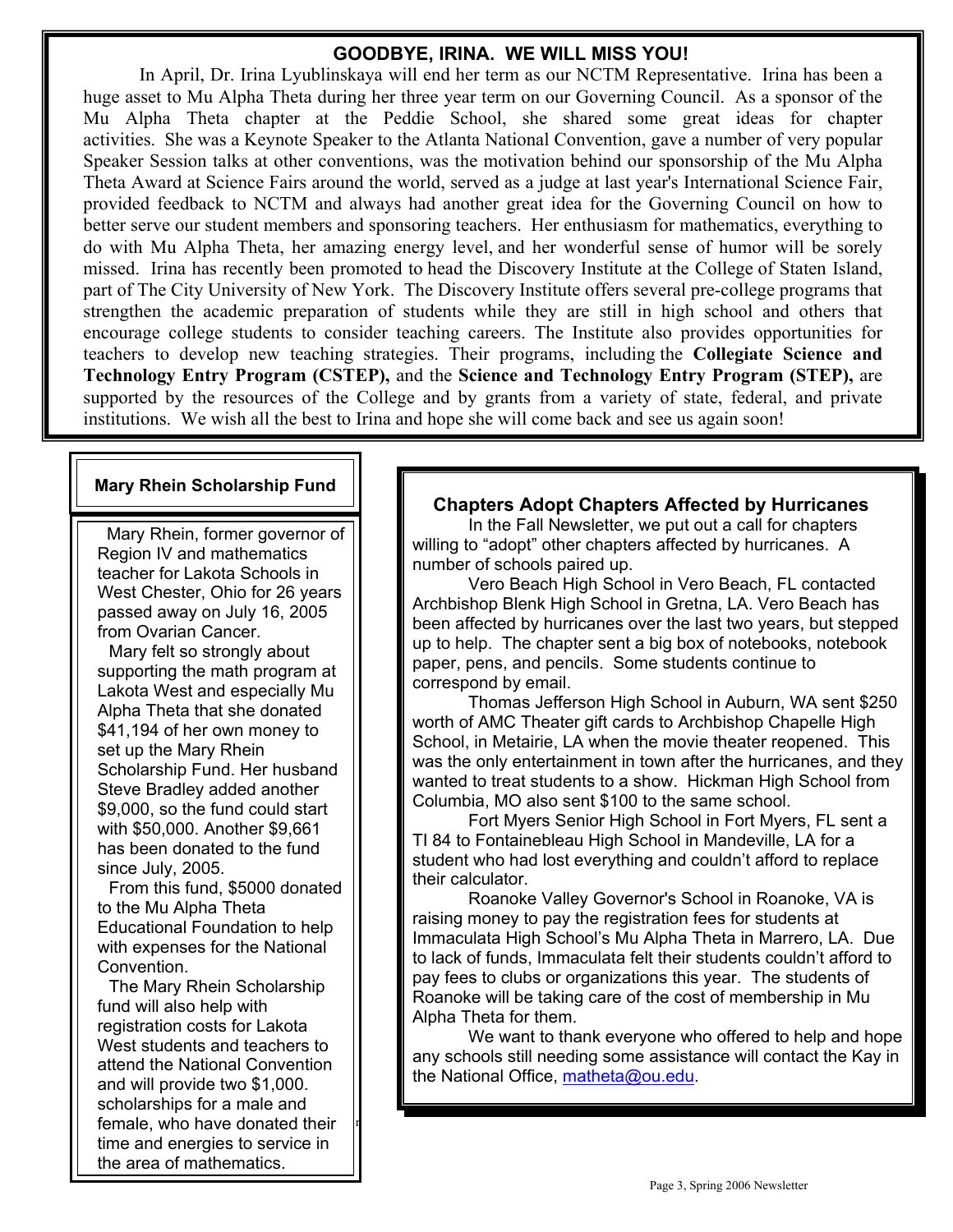# PONSORS

# Thank You to Retiring Sponsors:

The following teachers have retired as Mu Alpha Theta Sponsors during the past school year. Our thanks to these dedicated teachers. Fairfax High School, Fairfax, VA: Mary Dalton 5/05; Delaware Technical Community College, Newark, DE: Sue Fader 6/05; Paxon School for Advanced Studies, Jacksonville, FL: Dr. Dalton Epting 5/05; Edmonson County High School, Brownsville, KY: Sandra Alford 5/05; Westside High School, Macon, GA: Nancy Jordan 5/05; St. Agnes Academy, Memphis, TN: Jane Hampshire 5/05; Gibbs High School, Corryton, TN: Laura DeMarotta 5/05; Benjamin Franklin High School, New Orleans, LA: Mattie White 10/05.

#### **Huneke Award**

Mu Alpha Theta established this Award in 1986 in honor of Harold Huneke, a former Secretary/Treasurer of National Mu Alpha Theta. Each year the Huneke Award honors a Sponsor who has made significant contributions to Mu Alpha Theta with a \$500 cash award and a plaque.

**How to Apply:** If your current Sponsor has served as Sponsor for at least five years, has attended at least two National Conventions (or will this year attend a second convention), and is not currently a member of the Mu Alpha Theta Governing Council, then you can nominate your Sponsor by completing the Nomination Form and submitting **exactly** three letters of recommendation (including your own). Recommendation letters may come from the nominee's current or past students, co-workers, or Mu Alpha Theta colleagues. All nomination materials must be postmarked no later than **June 15** and mailed to: Mu Alpha Theta, 601 Elm Ave., Rm. 423, Norman, OK 73019-0315.

The Governing Council will choose the winner of the Huneke Award and the winner will be announced at the National Convention. Sponsors may be nominated for both the Sister Scholastica Award and Huneke Award in the same year. Sponsors may also enter their own name for the award.

#### **TWELVE CONVENTION GRANTS AVAILABLE**

The Governing Council of Mu Alpha Theta has approved twelve Convention Grants this year. Grants are available to any active, reactivating, or new chapter that has not attended a National summer convention in the past three years. The grant will pay registration fees and up to \$250 in transportation costs per person for two people attending from a chosen school. The application process is simple and the form is available online at<br>www.mualphatheta.org > National Convention > > National Convention > Convention Grants. Give your students the opportunity to share five days with 700 other math students from around the country. Students compete in math competitions, speaker sessions, social events and outings together. There is no substitute for the excitement a Mu Alpha Theta National Convention. Where else can your students go and everyone they meet loves math? Grant deadline has been extended to April 15. Don't miss your chance to attend free!

#### **Handbook for Sponsors Reprinted for You**

All sponsors were mailed a new Handbook for Sponsors free of charge this Spring. The Handbook offers much helpful information for running your chapter of Mu Alpha Theta. You will find updated chapters and new additions, information about activities, instructions about our Online Order System, the history of Mu Alpha Theta, and much more. Please take the time to read the book and use it as a resource. If your copy didn't get to you, check with the former sponsor. If our records weren't updated, it may have gone to the wrong person. We also hope to post the complete book online at our website, so it is available for download. Additional copies of the book can be purchased from the National Office for \$4.00 each.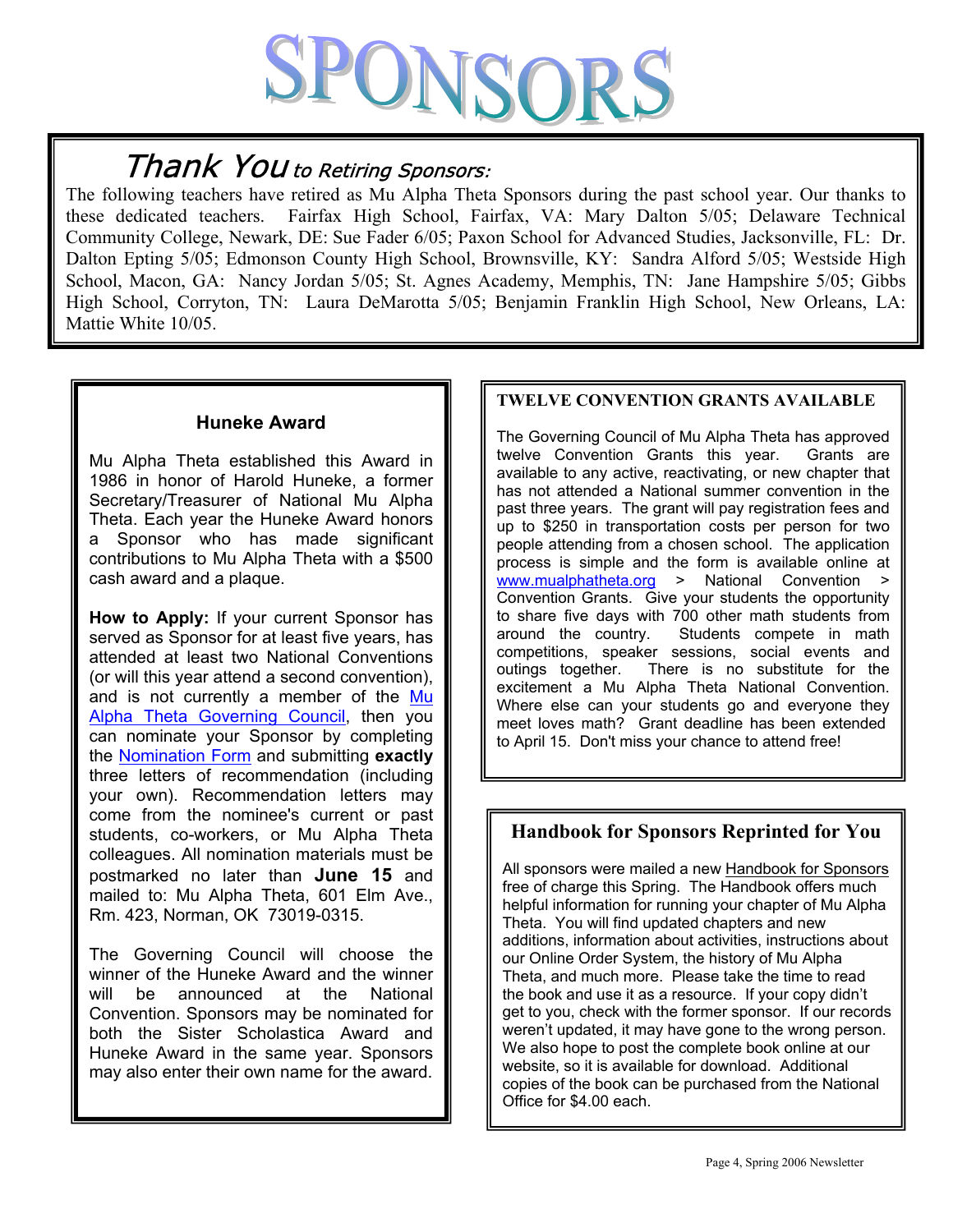## **Visit the Mu Alpha Theta Booth at the NCTM Convention in St. Louis!**

Drop by our booth in the Exhibit area of the NCTM Convention in St. Louis, anytime April 27 -29, 2006. Identify yourself as a sponsor of a chapter and receive a free gift.

 . manning the booth and is looking for Kay Weiss, Executive Director, will be sponsors that might be willing to join her for an hour. Tell other teachers about Mu Alpha Theta and your chapter activities. Anyone volunteering will receive a free Mu Alpha Theta tshirt. **Email Kay by April 20th to let her know you are willing to help out and when you can stay at the booth, matheta@ou.edu. Mu Alpha Theta Election Materials** 

#### **Governing Council Meets in Norman, OK**

 The Governing Council met on February 11, 2006. Among issues of interest to chapters, the following decisions were made:

- \$500 will be awarded to the chapter of the Kalin Award winner,
- Mu Alpha Theta will continue to provide staff for the Scoring Room at National Conventions and will provide a Convention Planner to help hosts run their convention, if desired.
- Will establish a new student award in memory of Mary Rhein.
- The Rubin and Andree Award recipients for 2006 were selected.
- Will seek historical information about the founders of Mu Alpha Theta from former sponsors, staff and Governing Council members, so as to compile an even better history of the organization.
- Will look into the possibility of reprinting an updated copy of Math and Music.
- Will seek a Two-Year College to host the first annual Mu Alpha Theta Competition for our Two-Year members.

#### **Region IV**

The Region IV Convention held on December 9 – 10, 2005 was a great success. Schools attending were Beavercreek, Lakota East, Lakota West and St. Joseph. Friday night students competed in a team contest, played basketball, volleyball and cornhole, ate pizza and played cards.

Saturday there were individual contests, team ciphering and a Gemini competition.

The top scoring Alpha competitor was Jason Syu from Lakota West. The top scoring Theta competitor was Eric Mayshew from Beavercreek. They both will receive free registration to the national convention in Ft. Collins Colorado in July. Other top scorers receiving TI calculators donated by Mu Alpha Theta Headquarters were Sheng Fu from Lakota West and Joel Jean and Ronald Buch from Beavercreek.

 Recently you have received election materials from Mu Alpha Theta. Every two years, our organization elects officers to its Governing Council. This year we elect a President-Elect, a Secretary-Treasurer, and Governors for Regions III and IV.

Please read information about each candidate carefully before voting. We have printed materials front and back to save paper; don't miss information on a candidate that may be printed on the back of a page.

Each active chapter has a single vote. Votes may be sent in by snail mail, email or registered online. There will be a button on the lower left of our website from about March 15 through April 25, 2006 that says "Vote Here". Candidates for President-Elect are Grace Mutz from TN and Carol Collins Selph from FL. Paul R. Goodey is again running for Secretary-Treasurer. Region III Governor Candidates are Rob Snow from FL and Todd Taylor from AL. Carol Botzner from OH and Mary Ann Gavioli from NY are running for the Governor of Region IV. There is also a change in the minimum eligibility requirement for new Two-Year college members.

Remember, your vote is important! The Governing Council is our board of directors and helps run both Mu Alpha Theta and the Educational Foundation. It is the duty of the members of the Governing Council to guide both organizations. They are responsible for setting policy and making decisions about how funds are spent. They provide oversight to the National Office. Please take the time to vote.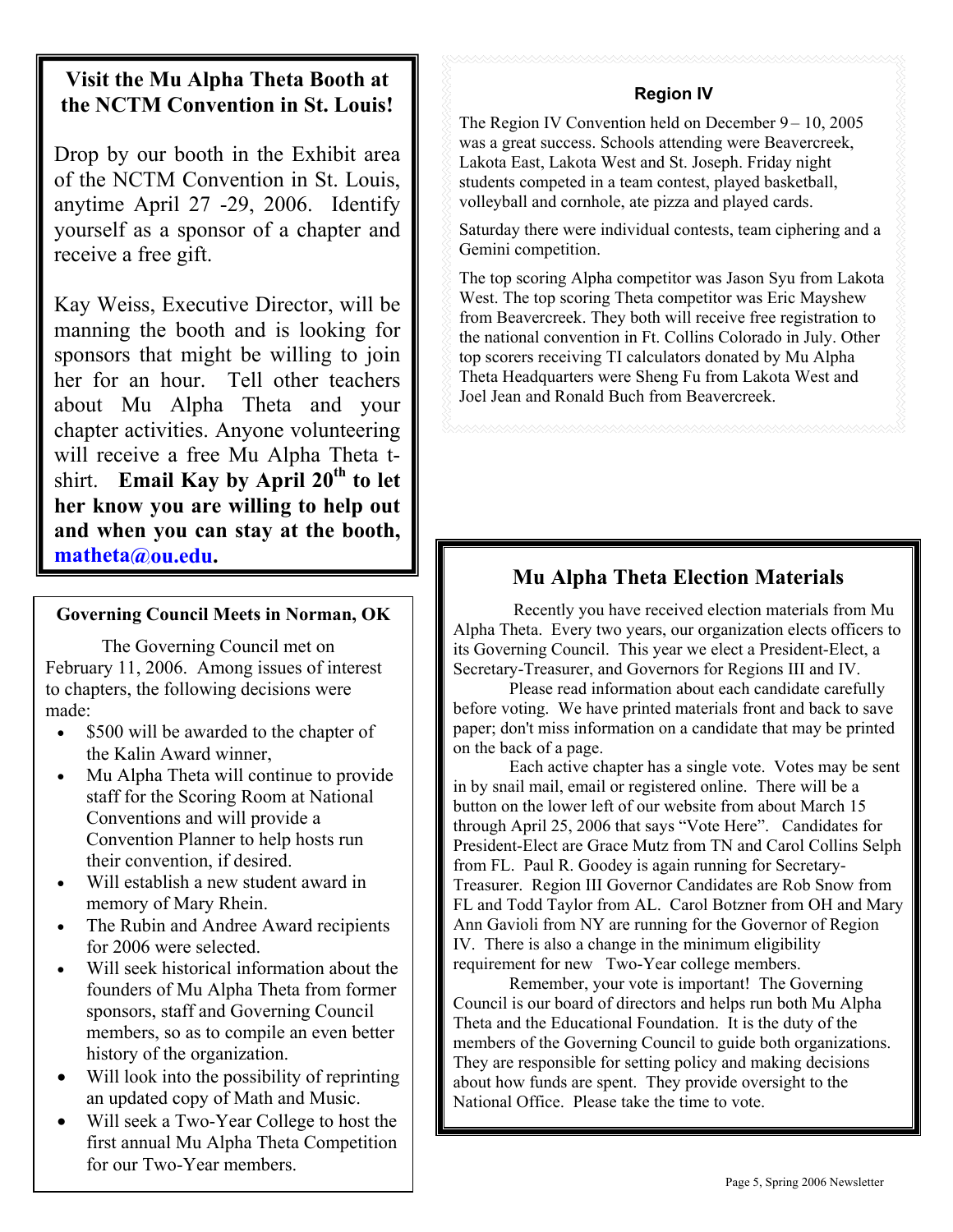# STUDENTS

#### **Angela Giffin Selected as 2006 Andree Award Winner**

Angela Giffin of Mount Carmel Academy in New Orleans, LA has been chosen as the 2006 winner of the Andree Award. Angela has a wide array of interests besides mathematics, including art, piano, flute, cheerleading, National Honor Society, writer for the school newspaper, and much more. She says she loves math and loves working with people and is looking forward to teaching math as her career. Angela wins \$1000 to help her with her educational goals and a free registration to the National Convention in Ft. Collins, CO this summer.

#### **The Kalin Award**

The Kalin Award was created by a grant from Dr. Robert Kalin of Florida State University, a former President of Mu Alpha Theta. The Mu Alpha Theta Educational Foundation continues to support the Kalin Award. This award recognizes graduating seniors attending the National Mu Alpha Theta Convention who have excelled in mathematics and performed notable service to Mu Alpha Theta communities. The winner of the Award receives a \$1500 prize and a distinguished plaque. The application form is available online at www.mualphatheta.org > Awards > Kalin Award.

 Each Chapter is allowed to nominate one Mu Alpha Theta member for the Kalin Award per year. The Sponsor of the Chapter will determine how the Chapter's nominee is selected.

**Guidelines to Apply**: The Nominee will supply personal information including high school achievements, service to Mu Alpha Theta, and an essay. Do not send more information than is requested. Two recommendation letters are requested, one from the nominee's Mu Alpha Theta Chapter Sponsor and the other by an individual of the nominee's choice (no relatives, please). Do not send more than **two** recommendation letters. A form incluing the nominee's academic record is completed by the nominee's principal, counselor, or other school officer.

 All three parts of the application must be postmarked by **June 15** and mailed to: Mu Alpha Theta, Kalin Award, 601 Elm Ave., Rm. 1102, Norman, OK 73019. The application items may be mailed separately.

## **SPONSOR AWARDS**

Nominate your outstanding sponsor for either the Huneke Award or the Sister Scholastica Award. There is a description of the Huneke Award on the Sponsor's Page in this Newsletter. The Sister Scholastica Most Committed Sponsor Award was created in 1994 at the suggestion of the student delegates at the National Convention, who wanted to create another award to honor outstanding Sponsors of Mu Alpha Theta Chapters. The Award is named after Sister Scholastica, who had been a dedicated Sponsor since 1972, and is a fixture at the National Convention. The winner of the Sister Scholastica Award receives a \$500 cash prize.

**Guidelines to nominate:** Only Sponsors who will attend the National Convention may be nominated. To nominate your Sponsor, complete the Nomination Form and submit **exactly** three letters of recommendation (including one by the nominating student) by **June 15** to:

> Mu Alpha Theta Sister Scholastica Award 601 Elm Ave., Rm. 1102 Norman, OK 73019.

Recommendation letters may come from the nominee's current or past students, co-workers, or Mu Alpha Theta colleagues. The winner of the Sister Scholastica Award is chosen by the student delegates at the National Convention and is honored at the closing ceremony of the convention. Nominating students may be asked to make a speech to the Student Delegate Assembly on behalf of their nominees. Sponsors may be nominated for both the Sister Scholastica Award and Huneke Award in the same year.